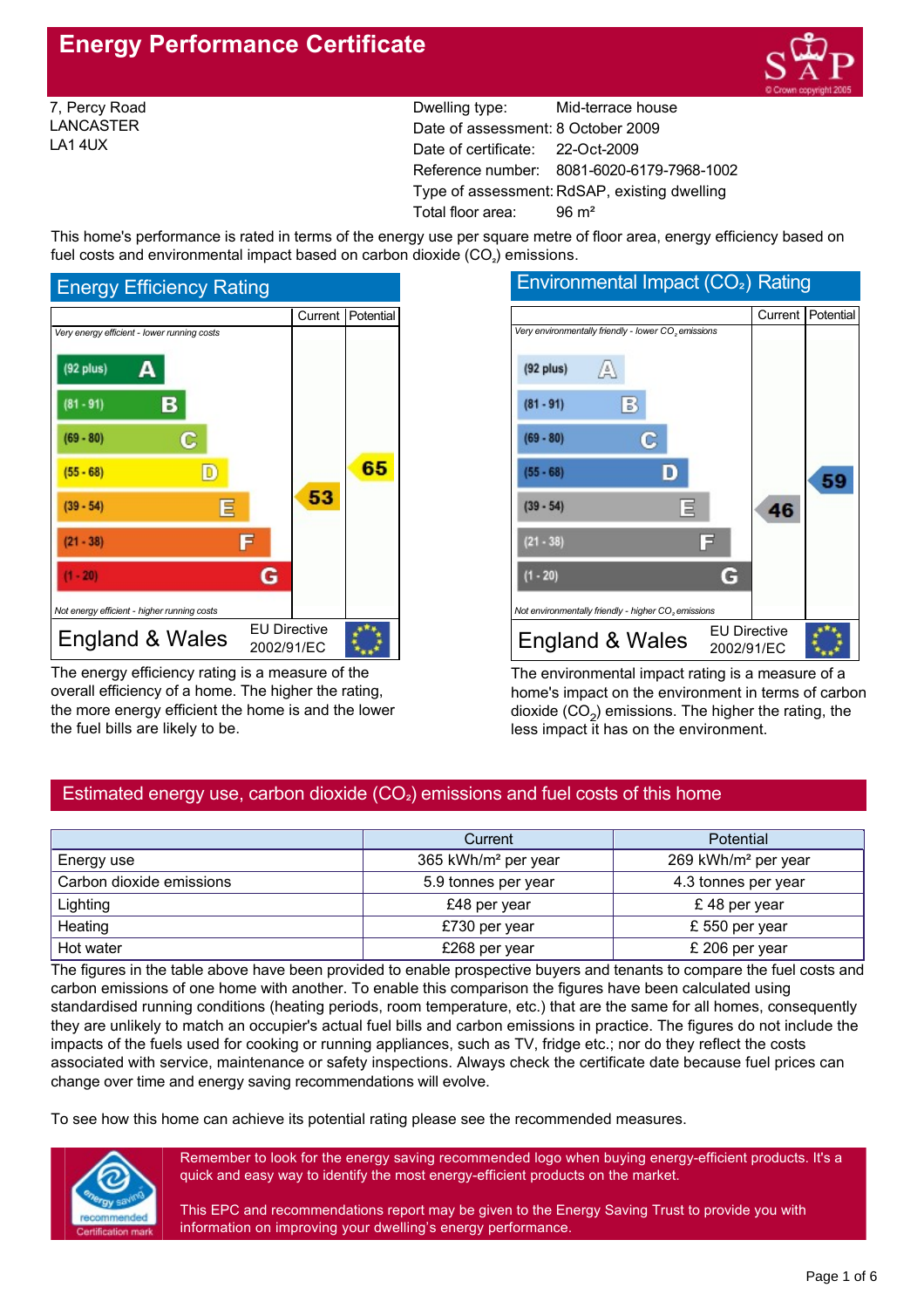# About this document

The Energy Performance Certificate for this dwelling was produced following an energy assessment undertaken by a qualified assessor, accredited by the NHER Accreditation Scheme, to a scheme authorised by the Government. This certificate was produced using the RdSAP 2005 assessment methodology and has been produced under the Energy Performance of Buildings (Certificates and Inspections) (England and Wales) Regulations 2007 as amended. A copy of the certificate has been lodged on a national register.

| Assessor's accreditation number: NHER002450 |                                              |
|---------------------------------------------|----------------------------------------------|
| Assessor's name:                            | Mr Alastair Smith                            |
| Company name/trading name:                  | Alastair Smith                               |
| Address:                                    | 62 Trafalgar Road, Lancaster, Lancs, LA1 4DA |
| Phone number:                               | 07789767073                                  |
| Fax number:                                 |                                              |
| E-mail address:                             | alastair smith21@hotmail.com                 |
| Related party disclosure:                   | No related party                             |

### If you have a complaint or wish to confirm that the certificate is genuine

Details of the assessor and the relevant accreditation scheme are as above. You can get contact details of the accreditation scheme from their website at www.nher.co.uk together with details of their procedures for confirming authenticity of a certificate and for making a complaint.

### About the building's performance ratings

The ratings on the certificate provide a measure of the building's overall energy efficiency and its environmental impact, calculated in accordance with a national methodology that takes into account factors such as insulation, heating and hot water systems, ventilation and fuels used. The average Energy Efficiency Rating for a dwelling in England and Wales is band E (rating 46).

Not all buildings are used in the same way, so energy ratings use 'standard occupancy' assumptions which may be different from the specific way you use your home. Different methods of calculation are used for homes and for other buildings. Details can be found at www.communities.gov.uk/epbd

Buildings that are more energy efficient use less energy, save money and help protect the environment. A building with a rating of 100 would cost almost nothing to heat and light and would cause almost no carbon emissions. The potential ratings on the certificate describe how close this building could get to 100 if all the cost effective recommended improvements were implemented.

# About the impact of buildings on the environment

One of the biggest contributors to global warming is carbon dioxide. The way we use energy in buildings causes emissions of carbon. The energy we use for heating, lighting and power in homes produces over a quarter of the UK's carbon dioxide emissions and other buildings produce a further onesixth.

The average household causes about 6 tonnes of carbon dioxide every year. Adopting the recommendations in this report can reduce emissions and protect the environment. You could reduce emissions even more by switching to renewable energy sources. In addition there are many simple everyday measures that will save money, improve comfort and reduce the impact on the environment. Some examples are given at the end of this report.

**Visit the Department for Communities and Local Government website at www.communities.gov.uk/epbd to:**

- Find how to confirm the authenticity of an energy performance certificate
- Find how to make a complaint about a certificate or the assessor who produced it
- Learn more about the national register where this certificate has been lodged the Department is the controller of the data on the register for Data Protection Act 1998 purposes
- **Learn more about energy efficiency and reducing energy consumption.**

Further information about Energy Performance Certificates can be found under Frequently Asked Questions at www.epcregister.com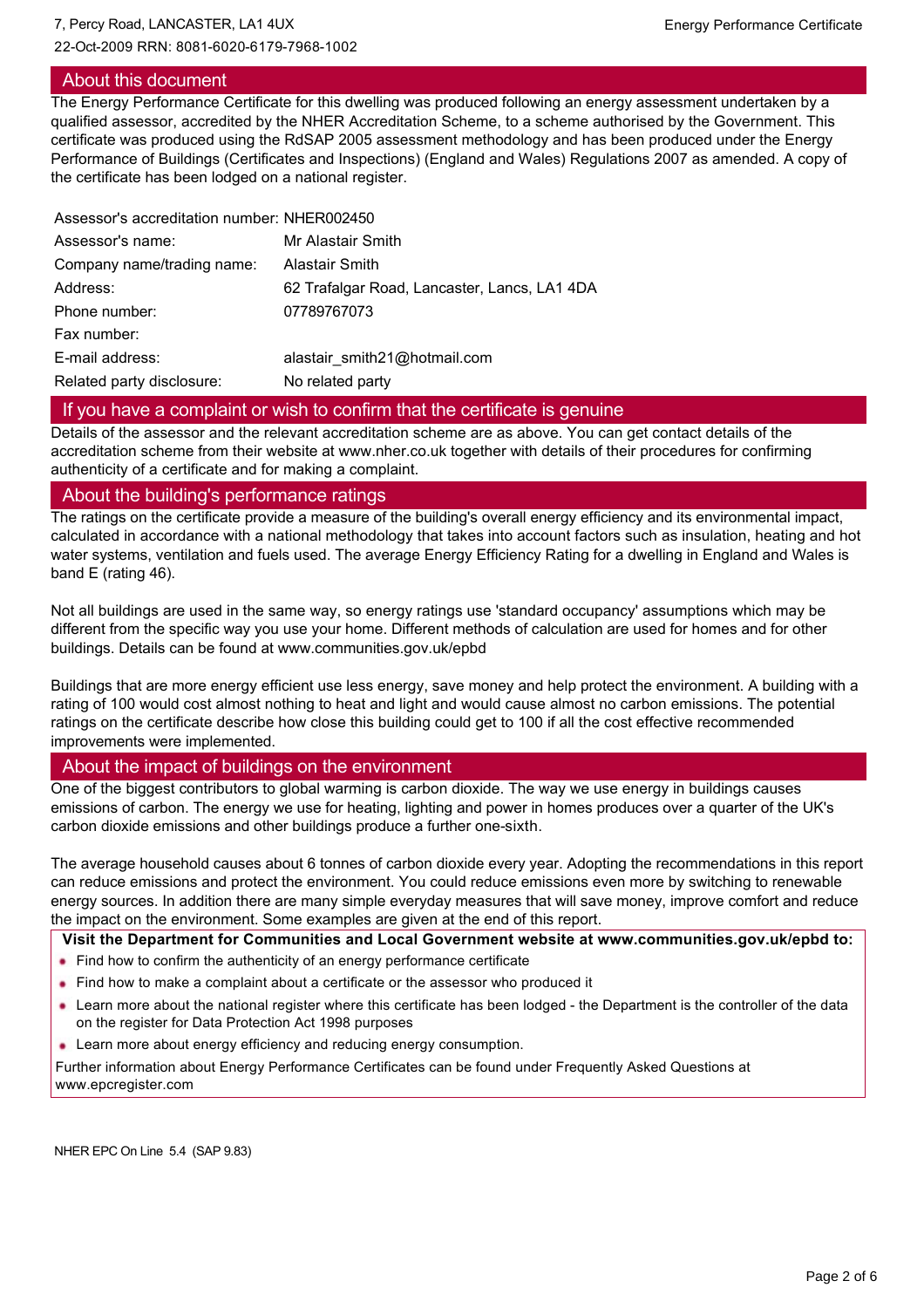7, Percy Road LANCASTER LA1 4UX

Date of certificate: 22-Oct-2009 Reference number: 8081-6020-6179-7968-1002

# Summary of this home's energy performance related features

The table below gives an assessment of the key individual elements that have an impact on this home's energy and environmental performance. Each element is assessed by the national calculation methodology against the following scale: Very poor / Poor / Average / Good / Very good. The assessment does not take into consideration the physical condition of any element. "Assumed" means that the insulation could not be inspected and an assumption has been made in the methodology based on age and type of construction.

| Element                                                | Description                                                                    | Current performance<br><b>Energy Efficiency</b> | Environmental        |
|--------------------------------------------------------|--------------------------------------------------------------------------------|-------------------------------------------------|----------------------|
| Walls                                                  | Sandstone, as built, no insulation (assumed)                                   | Very poor                                       | Very poor            |
| Roofs                                                  | Pitched, no insulation (assumed)<br>Roof room(s), limited insulation (assumed) | Very poor<br>Average                            | Very poor<br>Average |
| Floor                                                  | Solid, no insulation (assumed)                                                 |                                                 |                      |
| Windows                                                | Mostly double glazing                                                          | Average                                         | Average              |
| Main heating                                           | Boiler and radiators, mains gas                                                | Good                                            | Good                 |
| Main heating controls                                  | Programmer, no room thermostat                                                 | Very poor                                       | Very poor            |
| Secondary heating                                      | None                                                                           |                                                 |                      |
| Hot water                                              | From main system, no cylinder thermostat                                       | Average                                         | Average              |
| Lighting                                               | Low energy lighting in all fixed outlets                                       | Very good                                       | Very good            |
| <b>Current energy efficiency rating</b>                |                                                                                | E 53                                            |                      |
| Current environmental impact (CO <sub>2</sub> ) rating |                                                                                |                                                 | E 46                 |

Low and zero carbon energy sources

None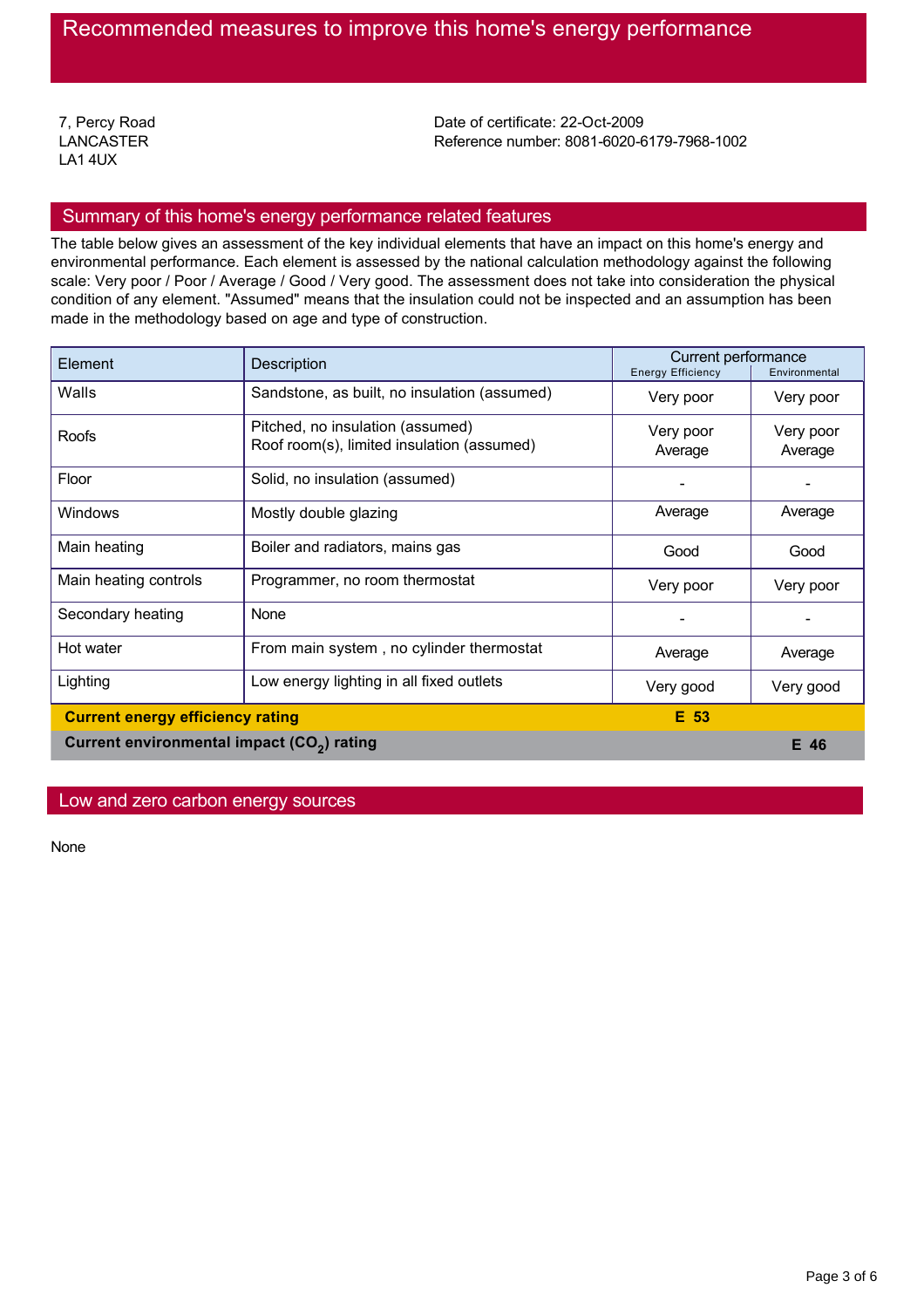# Recommendations

The measures below are cost effective. The performance ratings after improvement listed below are cumulative, that is they assume the improvements have been installed in the order that they appear in the table.

| Lower cost measures                                      | Typical savings | Performance ratings after improvements |                      |  |
|----------------------------------------------------------|-----------------|----------------------------------------|----------------------|--|
| (up to $£500$ )                                          | per year        | Energy efficiency                      | Environmental impact |  |
| Upgrade heating controls                                 | £79             | D 57                                   | E 50                 |  |
| Sub-total                                                | £79             |                                        |                      |  |
| Higher cost measures                                     |                 |                                        |                      |  |
| 2 Replace boiler with Band A condensing boiler           | £ 164           | D 65                                   | D 59                 |  |
| Total                                                    | £ 243           |                                        |                      |  |
| <b>Potential energy efficiency rating</b>                |                 | D 65                                   |                      |  |
| Potential environmental impact (CO <sub>2</sub> ) rating |                 |                                        | D 59                 |  |

# Further measures to achieve even higher standards

The further measures listed below should be considered in addition to those already specified if aiming for the highest possible standards for this home. However you should check the conditions in any covenants, planning conditions, warranties or sale contracts.

| 3 Solar water heating                                   | £ 29  | D 67            | D 61 |
|---------------------------------------------------------|-------|-----------------|------|
| 4 50 mm internal or external wall insulation            | £75   | C <sub>70</sub> | D 66 |
| 5 Solar photovoltaic panels, 2.5 kWp                    | £ 167 | C80             | C 75 |
| <b>Enhanced energy efficiency rating</b>                |       | C <sub>80</sub> |      |
| Enhanced environmental impact (CO <sub>2</sub> ) rating |       |                 | C 75 |

Improvements to the energy efficiency and environmental impact ratings will usually be in step with each other. However, they can sometimes diverge because reduced energy costs are not always accompanied by a reduction in carbon dioxide  $(CO<sub>2</sub>)$  emissions.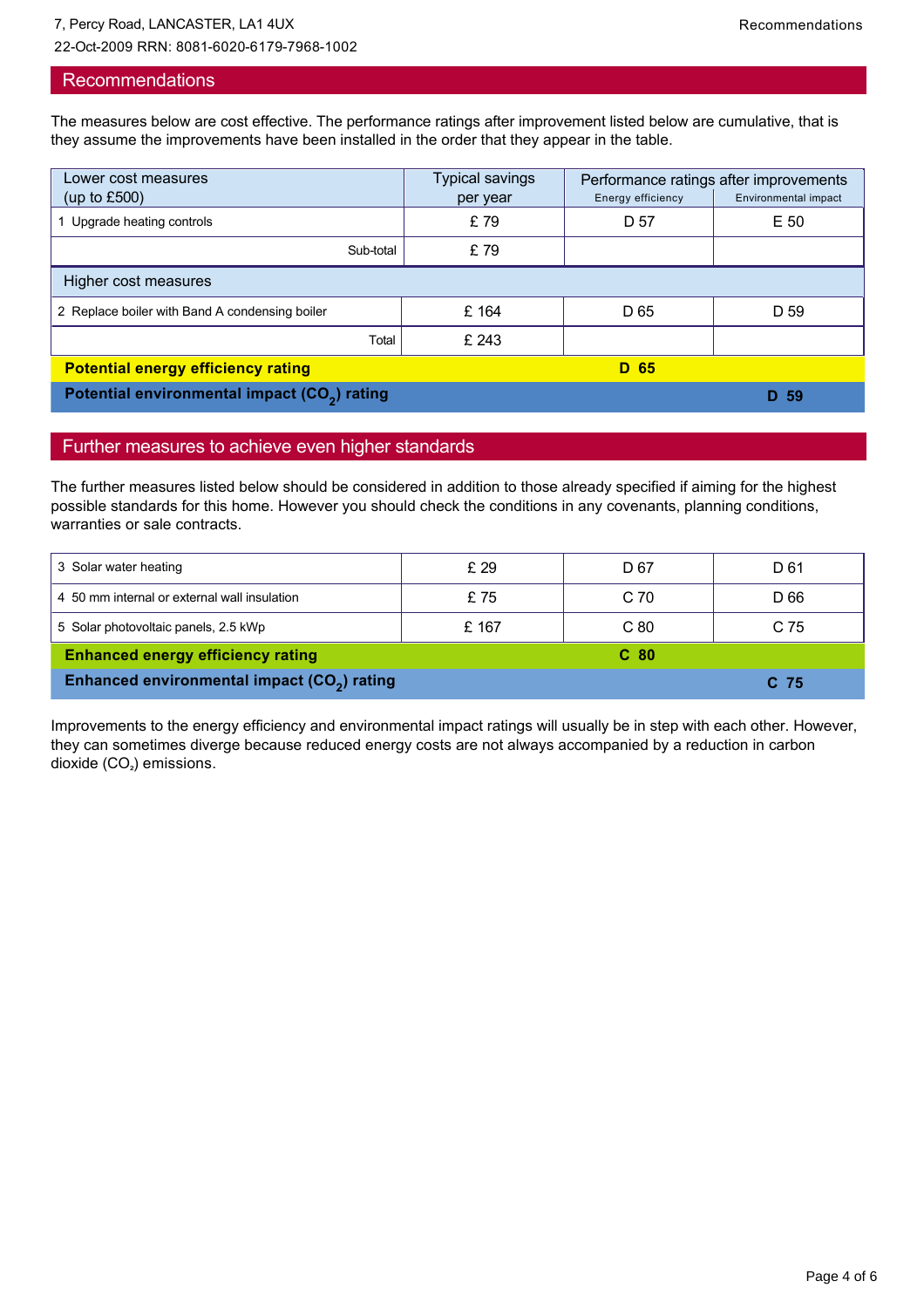# About the cost effective measures to improve this home's performance ratings

If you are a tenant, before undertaking any work you should check the terms of your lease and obtain approval from your landlord if the lease either requires it, or makes no express provision for such work.

#### **Lower cost measures (typically up to £500 each)**

These measures are relatively inexpensive to install and are worth tackling first. Some of them may be installed as DIY projects. DIY is not always straightforward and sometimes there are health and safety risks, so take advice before carrying out DIY improvements.

#### **1 Heating controls (room thermostat and thermostatic radiator valves)**

**Higher cost measures (typically over £500 each)** A room thermostat will increase the efficiency of the heating system by enabling the boiler to switch off when no heat is required; this will reduce the amount of energy used and lower fuel bills. Thermostatic radiator valves should also be installed, to allow the temperature of each room to be controlled to suit individual needs, adding to comfort and reducing heating bills provided internal doors are kept closed. For example, they can be set to be warmer in the living room and bathroom than in the bedrooms. Ask a competent heating engineer to install thermostatic radiator valves and a fully pumped system with the pump and the boiler turned off by the room thermostat. Thermostatic radiator valves should be fitted to every radiator except for the radiator in the same room as the room thermostat. Remember the room thermostat is needed as well as the thermostatic radiator valves, to enable the boiler to switch off when no heat is required.

#### **2 Band A condensing boiler**

A condensing boiler is capable of much higher efficiencies than other types of boiler, meaning it will burn less fuel to heat this property. This improvement is most appropriate when the existing central heating boiler needs repair or replacement, but there may be exceptional circumstances making this impractical. Condensing boilers need a drain for the condensate which limits their location; remember this when considering remodelling the room containing the existing boiler even if the latter is to be retained for the time being (for example a kitchen makeover). Building Regulations apply to this work, so your local authority building control department should be informed, unless the installer is registered with a competent persons scheme<sup>1</sup>, and can therefore self-certify the work for Building Regulation compliance. Ask a qualified heating engineer to explain the options.

#### About the further measures to achieve even higher standards

Further measures that could deliver even higher standards for this home. You should check the conditions in any covenants, planning conditions, warranties or sale contracts before undertaking any of these measures. If you are a tenant, before undertaking any work you should check the terms of your lease and obtain approval from your landlord if the lease either requires it, or makes no express provision for such work.

#### **3 Solar water heating**

A solar water heating panel, usually fixed to the roof, uses the sun to preheat the hot water supply. This will significantly reduce the demand on the heating system to provide hot water and hence save fuel and money. The Solar Trade Association has up-to-date information on local installers and any grant that may be available.

#### **4 Internal or external wall insulation**

Solid wall insulation involves adding a layer of insulation to either the inside or the outside surface of the external walls, which reduces heat loss and lowers fuel bills. As it is more expensive than cavity wall insulation it is only recommended for walls without a cavity, or where for technical reasons a cavity cannot be filled. Internal insulation, known as drylining, is where a layer of insulation is fixed to the inside surface of external walls; this type of insulation is best applied when rooms require redecorating and can be installed by a competent DIY enthusiast. External solid wall insulation is the application of an insulant and a weather-protective finish to the outside of the wall. This may improve the look of the home, particularly where existing brickwork or rendering is poor, and will provide long-lasting weather protection. Further information can be obtained from the National Insulation Association (www.nationalinsulationassociation.org.uk). It should be noted that planning permission might be required.